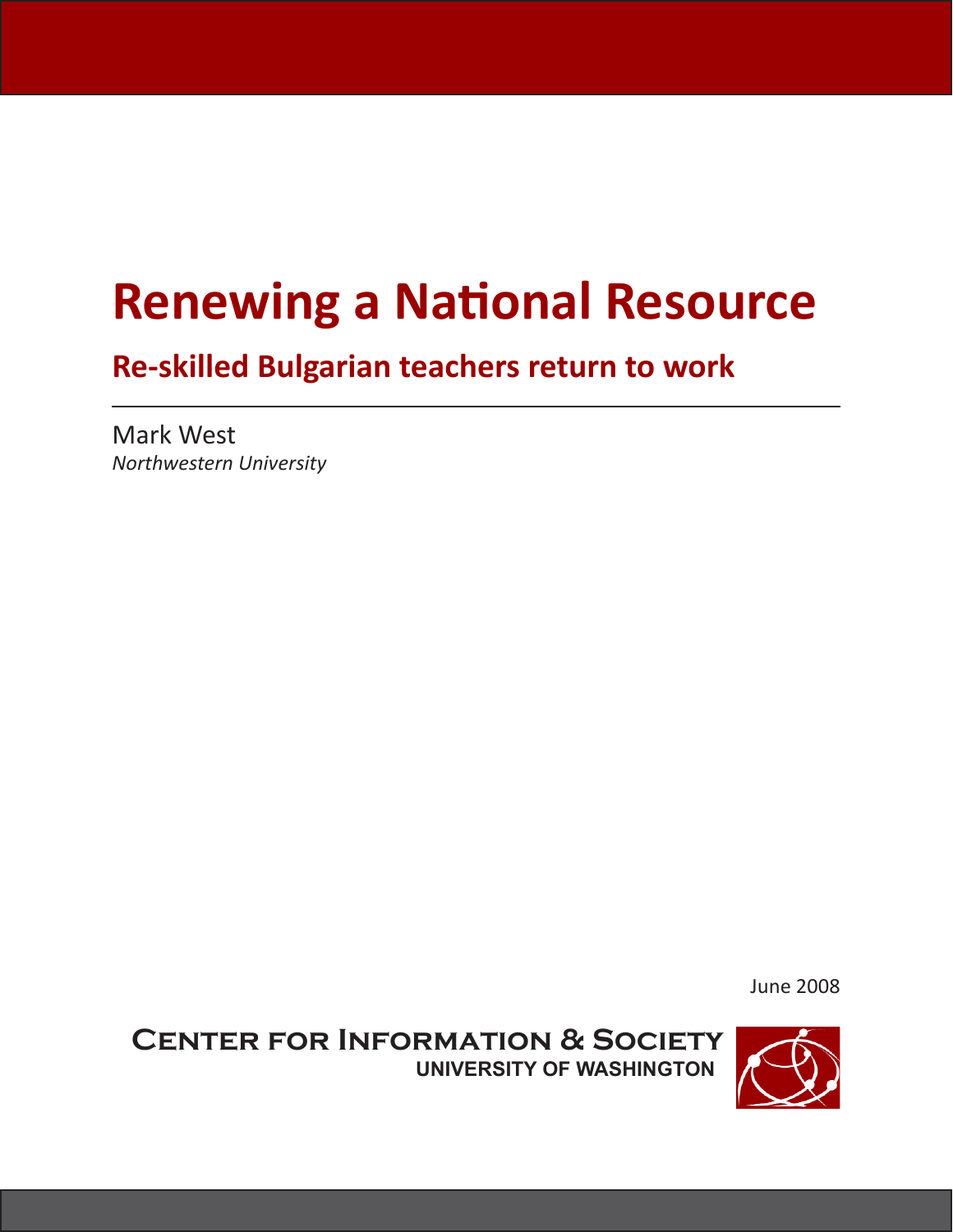#### **Evidence Narratives at the Center for Information & Society**

This paper is part of a project at the Center for Information and Society to broaden and deepen our understanding of the impact of Information and Communication Technologies and Development (ICTD).

Our intention is to choose examples of ICTD implementations carefully and to write about them in such a way that each one, individually, illustrates important aspects of the featured settings and so that, taken together, the examples describe and reveal larger themes about core aspects of ICTD. It is our hope that by being systematic at every stage in the research process we are able to expedite the accumulation of credible and accessible information about the impact of ICTD on individuals and communities.

The ICTD field is filled with success stories extolling the benefits of access to Information Technology. As these often rhetorically powerful and memorable stories describe what can be achieved under the best of conditions, they may distort our understanding of what is achieved more typically, or may fail to describe aspects of their settings or strategies that were crucial to success.

Each setting in which ICTD projects are implemented is unique, but our experience is that with careful attention to the idiosyncrasies and commonalities across settings, patterns soon emerge which reveal more general themes about the qualities of settings, people, and programs that make a difference.

While tension may exist between an organization's desire to feature certain cases and the critical researcher's commitment to rigor, we believe that a methodology built on intensive questioning and attention to detail can yield stories that uncover and communicate an accumulation of credible evidence about why individual programs and larger strategies succeed and fail.

By crafting exemplary stories, by developing and disseminating useful methodological tools, and by promoting these techniques among NGO managers and grant makers, CIS aims to shape a research framework that can fulfill the needs of NGOs and donors, with stories that accurately represent realities in underserved communities, accumulating evidence that serves the ends of rigorous analysis while publicizing good work.

This paper is an example and an experiment in this methodological landscape. It is supported in large part by a grant from Microsoft Community Affairs. Direction, guidance and leadership has been provided by Andrew Gordon of the Daniel J. Evans School of Public Affairs at the University of Washington. Joe Sullivan, staff researcher at the Center for Information and Society, is the lead editor for this project.

Center for Information & Society University of Washington Box 354985 Seattle, WA 98195 +1 206.616.9101

cisinfo@u.washington.edu www.cis.washington.edu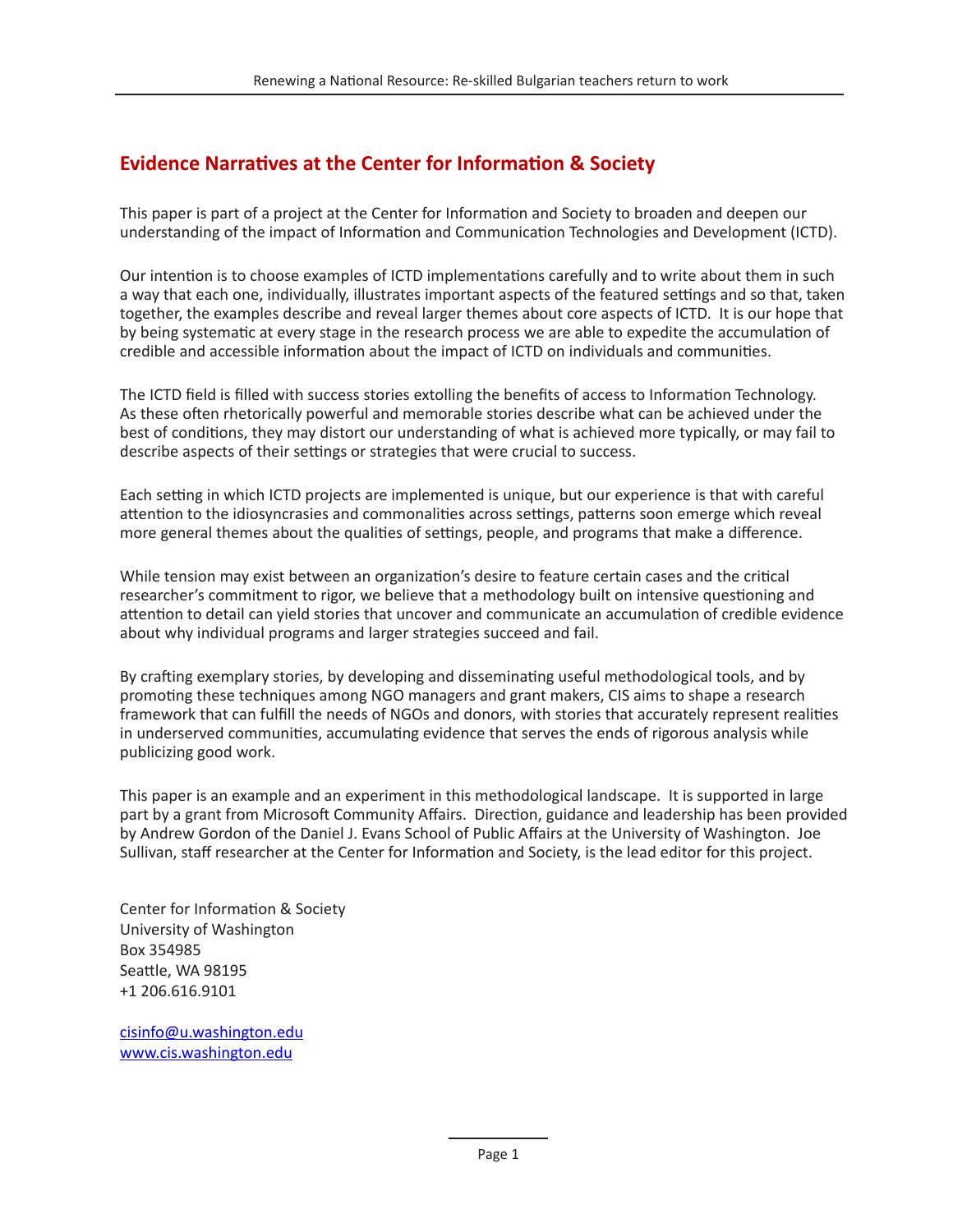When Natasha's employer explained that her position as a secretary had been eliminated, and she would have to work on the factory floor to keep her nominal paycheck, she reluctantly agreed. But after a few months of coming home from the wood products factory with an aching back and sore arms, Natasha knew she needed a change.

She signed up for an ICT training course with the local NGO in the small Bulgarian town of Vratsa. As a schoolteacher for seventeen years, Natasha Todorova knew that the mind is resilient. And when faced with the long haul of building new skills for



*Natasha Todorova was pleasantly surprised to find that her new job – at a resort hotel in the mountains of Vratsa – used Excel spreadsheets and an Access database as the foundation of her daily tasks. Natasha had just completed and intensive training in both programs a couple of weeks earlier.*

a new profession, she reached deep for that resilience. Recalling the early days in her e-skills training course at the local center, Natasha was grateful for her trainer's good humor. "There were cases when we did not follow his directions, and then Valyo would ask, 'Ok, why did you do this?' And then we would say, 'If we knew why, we wouldn't be here.' So Valyo was very patient with us and he explained things."

While Natasha remembers the difficult beginning days, her trainer Valentine ("Valyo") recalls the outcome: "They changed their lives, their professional lives."

Those were the first days for Natasha and her ten classmates, all unemployed Bulgarian teachers hoping for a second chance: a chance to honor their value in the workforce, a chance to provide for their families once again. For many of these women, the second chance turns into a new economic opportunity. They report finding secure jobs in challenging new environments. The CIS research team sought them out, finding them at work in post offices, at hotel front desks, and in security firms. Promises fulfilled, but only after a long and difficult road.

### **Thousands of Teachers Out of Work**

The plight of Bulgaria's unemployed teachers is not enviable. A demographic shift has devastated the teaching profession, with literally thousands of teachers losing their jobs as hundreds of schools have closed down across the country. In the early-1990s, after the fall of communism, young Bulgarians began leaving the country in search of work. The trend continued, and after ten years some 700,000 have gone – an enormous number for a small country of seven million. The result is a plummeting birth rate, school closures, and teacher layoffs.

For the unemployed teachers like Natasha, the search for new work is arduous. Though well-educated, highly experienced, and possessing proven people skills, Bulgaria's legions of out-of-work schoolteachers fit a difficult profile for a very traditional country. Nearly all are women, most are between forty and fifty-years-old. Many employers are reluctant to hire women that they perceive as just a few years from retirement. Coupled with their lack of e-skills, these thousands of knowledgeable and productive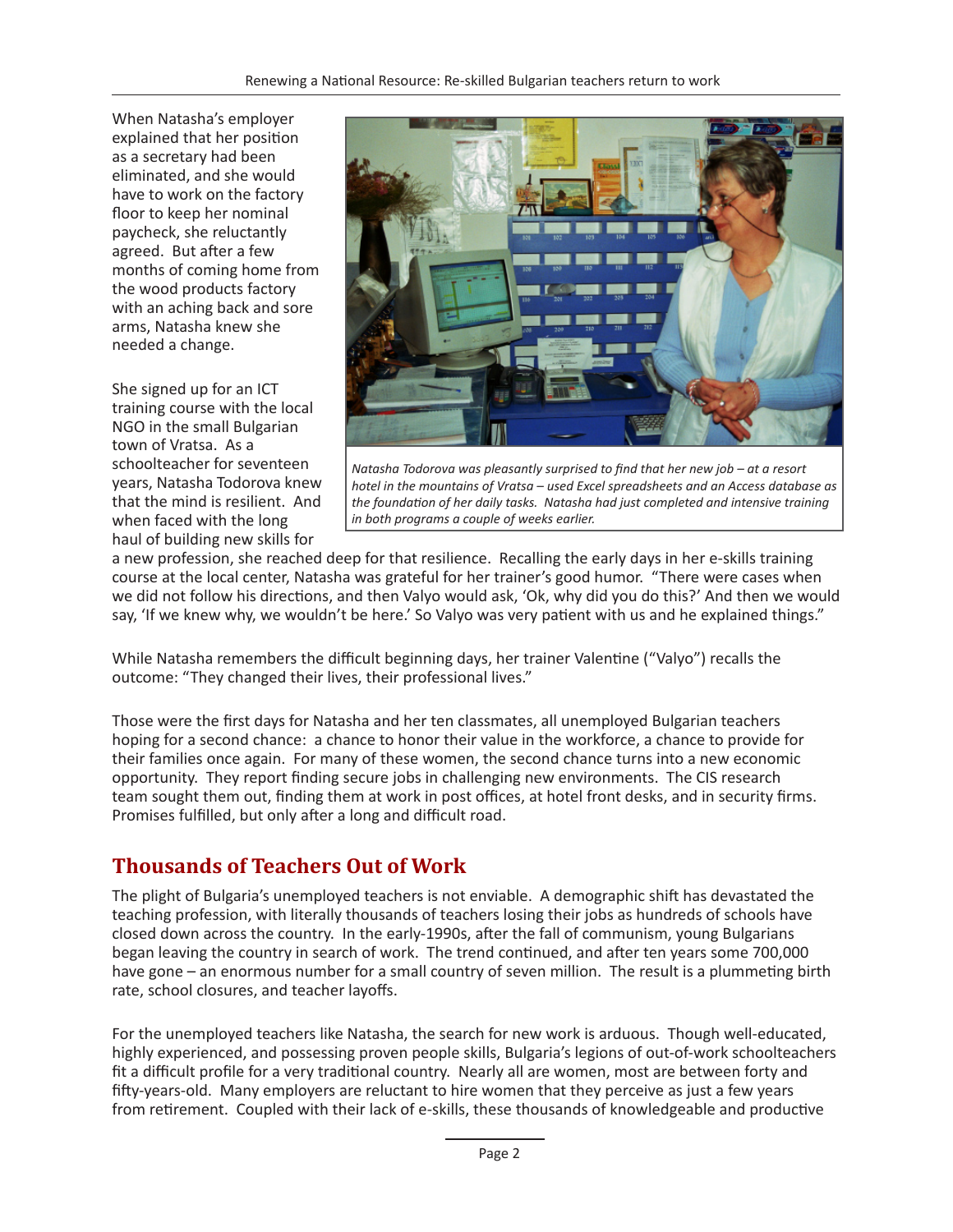Bulgarian women hit a wall when applying for jobs.

With the help of local labor offices across the country, the national network of Bulgarian iCentres decided to tackle this employment problem head-on. As part of its portfolio of e-skills offerings (including public access computing, re-training of the state administration, and programs for people with disabilities and the Roma) the iCentres sought to support the government's "Optimism" program aimed at helping Bulgarian teachers return to work.

*"No matter where you start looking for a job, every employer asks about your IT skills."*

*Natasha, on the importance of ICT skills to employers*

#### **Back in the Classroom – as Students**

Building on the premise that ICT skills are a key to 21st Century employability, and that they're essential to starting a new profession after twenty years at the blackboard, the iCentres launched a program to renew Bulgaria's precious national resource: its teachers.

The iCentres took the Microsoft Unlimited Potential curriculum (translated into the Bulgarian language, using the Cyrillic alphabet) and adapted it to an intensive 300 hour program. In addition to their immersion in ICT, the graduates emerge with a diploma from the National Association of Vocational Education and Training, named a professional degree in the Bulgarian Education Act. After completing the training, the teachers have a new lease on their professional lives: a couple of decades of proven experience, and now a new set of certified skills.

Recalling her early classroom days as a college student and young teacher, Natasha explains that "computers were just starting to enter our lives." In her brief time as a secretary, before being cast out to the factory floor, Natasha had used computers only occasionally. Upon entering the training program, she realized how little she actually knew. It was a dizzying array of new experiences: operating systems, office programs and the wide world of the Internet.

For each new terrifying slice of software, however, Natasha and her classmates remembered the



*A national network of 109 telecenters in villages and cities across the country, the Bulgarian iCentres are a model for state-private partnerships, and the efficient delivery of e-skills to tens of thousands. Angel Panov (left) and Spas Kostov, pictured here in the Sofia telecenter, are part of the national management team that runs the network.*

economic reality they faced. A reality which had sent them back to the classroom after all these years. "No matter where you start looking for a job," Natasha insists, "every employer asks about your IT skills."

#### **New Job, New Sense of Self**

As her ICT course was winding down, Natasha learned of a receptionist position opening up at a resort hotel in the mountains on the edge of Vratsa. She applied with her certification fresh in hand, and was hired for the job. "It was much easier for my current employer to choose a person who has an idea of IT, instead of hiring someone who doesn't have this knowledge." Once on the job, she recalled, "it took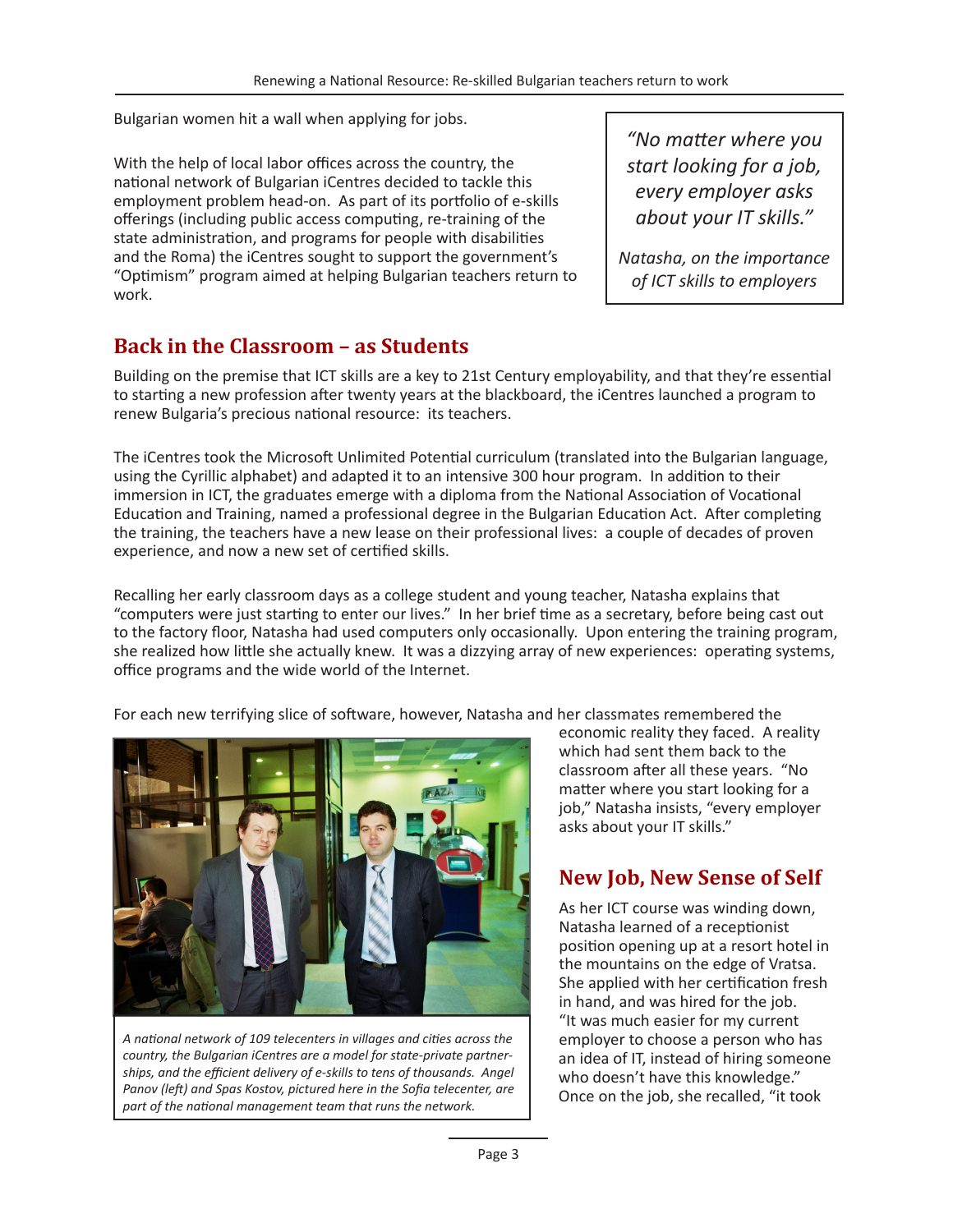*"I'm calmer now...My husband was at ease that I wouldn't be doing physical labor anymore and that I felt comfortable and calm."*

*Natasha, on the benefits of finding ICT-based work*

me less than a month to get used to all the details."

Part of what helped Natasha was the specific applicability of her new skills. When she first arrived at work she was relieved to see that her position was based on two of the programs she had just mastered at the Vratsa telecenter: Excel spreadsheets and Access databases. "My work day starts with talking to my colleague, what reservations there are, if I have to issue invoices, if there are customers with special requests or preferences. Then I check the computer and the reservations for the day. When people check out, I inform the chambermaids that they can clean the rooms. I take reservations on the phone and on the

spot." Pointing at the computer screen as she explains her work, Natasha states the obvious: "I am using the MS Excel and MS Access…every day."

An essential part of the return to gainful employment for these Bulgarian women is not only the security of a good wage, but also health insurance and a pension. Natasha has all three, and her salary is nearly double what she was making at the wood products factory.

With her new job, her smile has also returned. Her daughter notices "I'm calmer now," and "of course my husband was relieved that there would be more money coming into our household now and the payment would be regular. He was at ease that I wouldn't be doing physical labor anymore and that I felt comfortable and calm."

Some of the Bulgarian teachers explain that their new economic change is accompanied by a psychological change, now that their sense of self-worth and social value is renewed. Maria Boneva, who is from the small town of Tryavna in central Bulgaria, is still looking for work after completing her course. She recalls the hard times as the classrooms emptied, and schools shut down: "especially for people like me, at my age, our lives turned upside down." Putting the pieces back together takes time,

perseverance, and an open mind. Daniela, her ICT training classmate, sought work in a surprisingly new sector for her – at a security firm. Still, as the alarm system operator, the job gave her social contact, something she had greatly missed. "You see," Daniela explained, "I am a person who likes making contact with people, and I get this when I work in a school." Now Daniela must find this contact in a different, and more unusual, way.

#### **An Adventure at Forty**

When she applied for her job at the security firm, Daniela Ivanova's first task was to



*ICT training was the key to winning her new job at a security firm in the town of Gabrovo, in central Bulgaria. But firearms training was also a requirement for Daniela Ivanova, an adventurous former junior high school chemistry and physics teacher.*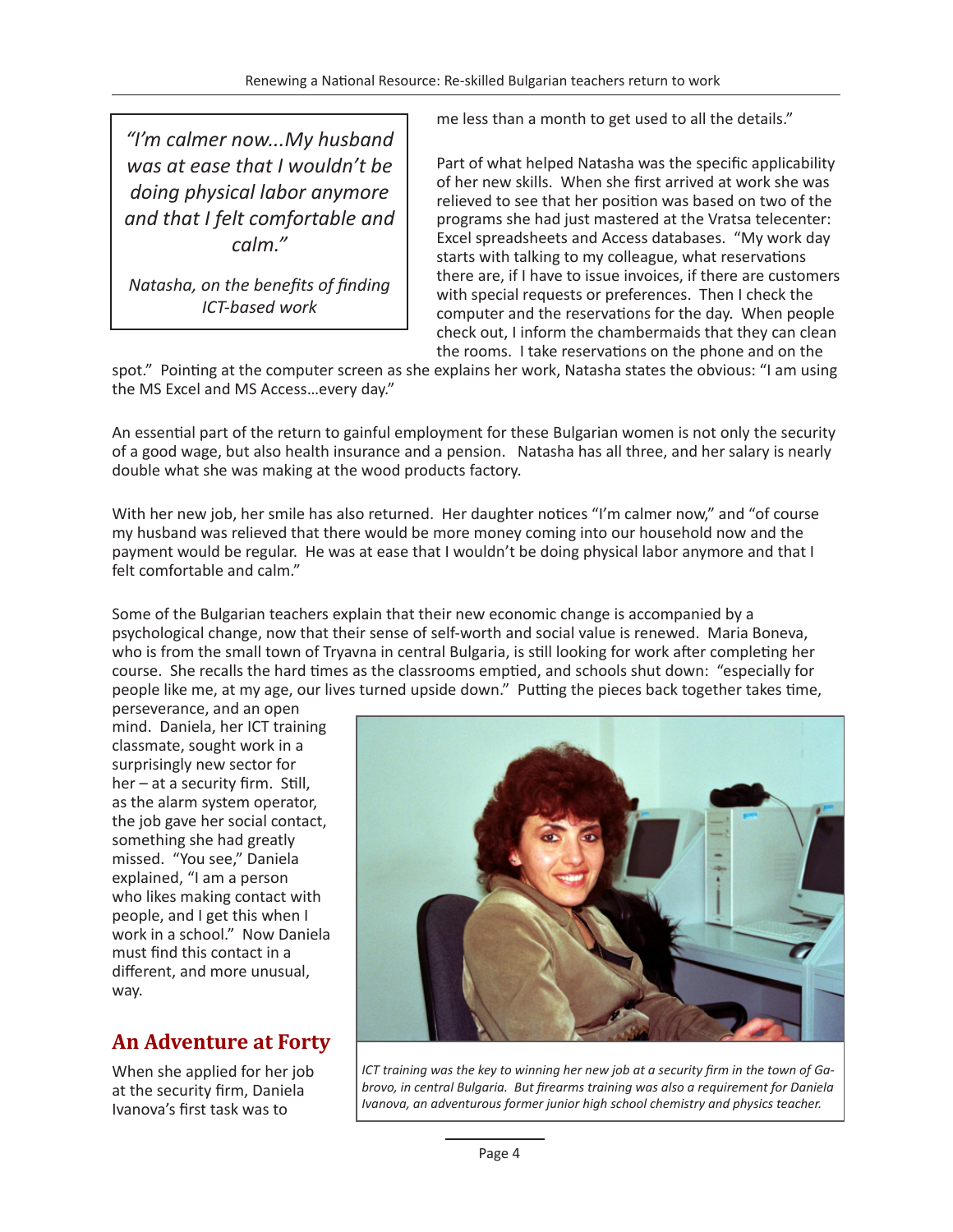receive firearms training. Daniela recalled the thrill of the new job requirement, explaining that she's the one responsible for handing out the guns each day. "I'm a person who likes learning and growing," she said with a mischievous grin.

Daniela saw the job posting during her final days in the ICT course, and when she read that there was no age requirement she did a doubletake: "There was an IT literacy requirement, and there was no age limit which is very rare in Bulgaria." With a laugh, Daniela recalled her surprise at the unusual opportunity: "I called and double-checked the



*In an effort to boost government efficiency and productivity, the Bulgarian iCentres have trained over 40,000 state workers since 2006. These Interior Ministry employees study the Microsoft Unlimited Potential curriculum in Sofia.*

age limit and they assured me there was none."

The final days at the Gabrovo telecenter provided an opportunity to re-make her CV in the new European format – a job requirement. Then Daniela set out for the interview process. "I submitted my application and I had to pass a test, then interviews were held with all pre-selected applicants, and on the following day they called me to inform me that I was approved for the position. There was a requirement to have IT skills in order to be admitted to this competition and to be able to work with the database," she explained. "There were about six or seven applicants for the position. The company approved one person, they needed only one person." Her.



*Some graduates of iCentres training for unemployed teachers don't need to go far to find jobs. This postal worker's new office is right next door to her old training center in the small, historical town of Dryavna.*

#### **Facing Structural Unemployment Head-On**

While not all unemployed Bulgarian teachers find success in the first weeks or months after completing their ICT training, many do. Across Eastern Europe dramatic changes are underway in the workforce, in government, and throughout society, and it is often difficult for the unemployed to complete all the necessary steps toward a new career. The psychological trauma of being laid off, the new ways of working in a free market